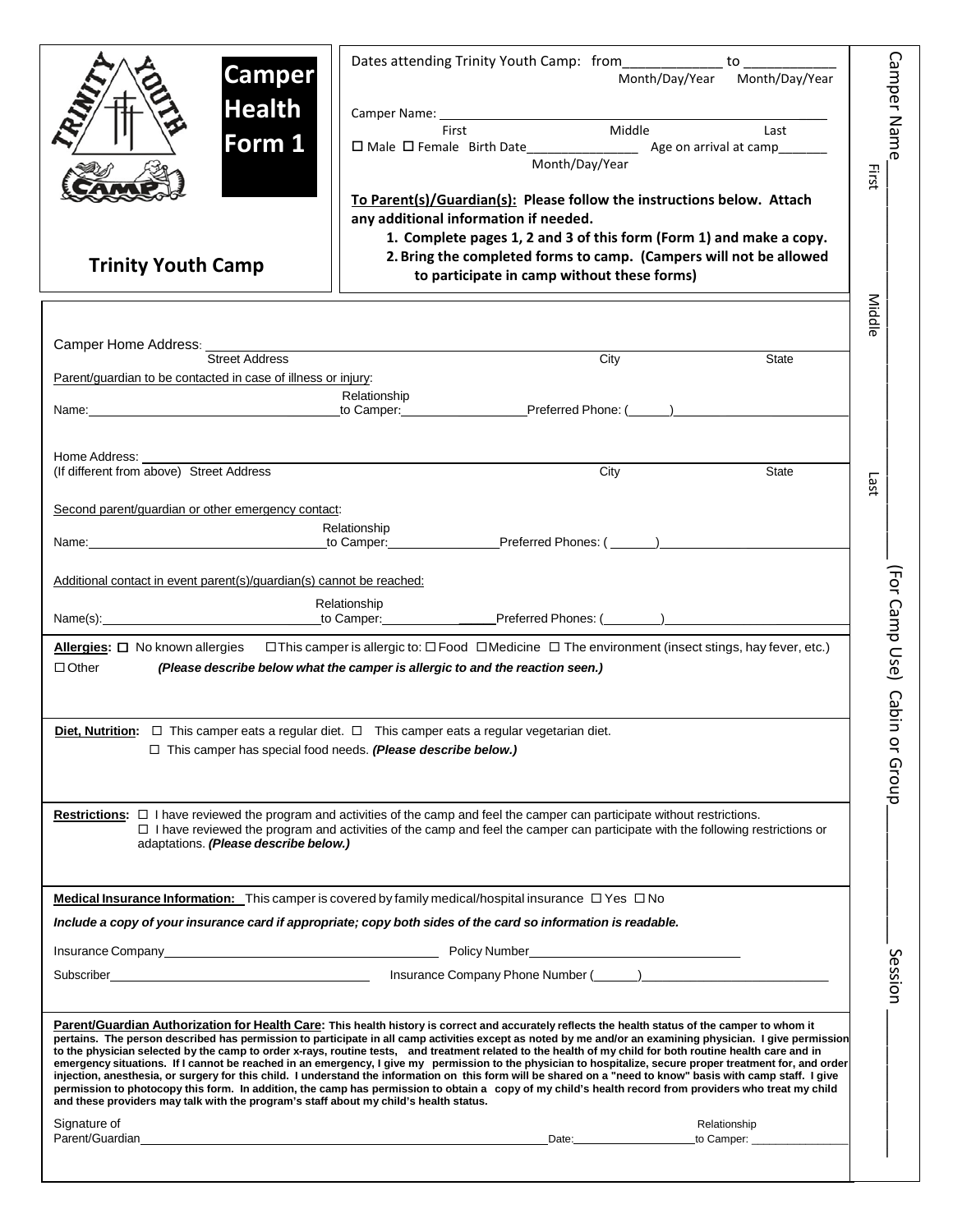| <b>TRINITY YOUTH CAMP</b><br><b>CAMPER HEALTH HISTORY FORM</b> | Camper Name<br>Middle<br>First |  | Last             |  |
|----------------------------------------------------------------|--------------------------------|--|------------------|--|
|                                                                | Birth Date:                    |  | (month/day/year) |  |

**Immunization History:** Provide the month and year for each immunization. Starred (\*) immunization must be current. Copies of immunization forms from health care providers or state or local government are acceptable and may be attached to this form.

| Immunization                                                                                                                                                                                                                                                                                                                                                                                                                                                  | Dose 1<br>Month/Year | Dose 2<br>Month/Year                                                          | Dose 3<br>Month/Year               | Dose 4<br>Month/Year | Dose 5<br>Month/Year | <b>Most Recent Dose</b><br>Month/Year |
|---------------------------------------------------------------------------------------------------------------------------------------------------------------------------------------------------------------------------------------------------------------------------------------------------------------------------------------------------------------------------------------------------------------------------------------------------------------|----------------------|-------------------------------------------------------------------------------|------------------------------------|----------------------|----------------------|---------------------------------------|
| Diphtheria, tetanus, pertussis*<br>(DTaP or TdaP)                                                                                                                                                                                                                                                                                                                                                                                                             |                      |                                                                               |                                    |                      |                      |                                       |
| Tetanus booster*<br>(dT or TdaP)                                                                                                                                                                                                                                                                                                                                                                                                                              |                      |                                                                               |                                    |                      |                      |                                       |
| Mumps, measles, rubella*                                                                                                                                                                                                                                                                                                                                                                                                                                      |                      |                                                                               |                                    |                      |                      |                                       |
| (MMR)                                                                                                                                                                                                                                                                                                                                                                                                                                                         |                      |                                                                               |                                    |                      |                      |                                       |
| Polio*<br>(IPV)                                                                                                                                                                                                                                                                                                                                                                                                                                               |                      |                                                                               |                                    |                      |                      |                                       |
| Haemophilus influenza type B                                                                                                                                                                                                                                                                                                                                                                                                                                  |                      |                                                                               |                                    |                      |                      |                                       |
| (HIB)                                                                                                                                                                                                                                                                                                                                                                                                                                                         |                      |                                                                               |                                    |                      |                      |                                       |
| Pneumococcal<br>(PCV)                                                                                                                                                                                                                                                                                                                                                                                                                                         |                      |                                                                               |                                    |                      |                      |                                       |
| <b>Hepatitis B</b>                                                                                                                                                                                                                                                                                                                                                                                                                                            |                      |                                                                               |                                    |                      |                      |                                       |
| <b>Hepatitis A</b>                                                                                                                                                                                                                                                                                                                                                                                                                                            |                      |                                                                               |                                    |                      |                      |                                       |
| Varicella (chicken pox)                                                                                                                                                                                                                                                                                                                                                                                                                                       |                      |                                                                               |                                    |                      |                      |                                       |
| □Had Chicken Pox                                                                                                                                                                                                                                                                                                                                                                                                                                              |                      |                                                                               |                                    |                      |                      |                                       |
| Date:                                                                                                                                                                                                                                                                                                                                                                                                                                                         |                      |                                                                               |                                    |                      |                      |                                       |
| Meningococcal meningitis<br>(MCV4)                                                                                                                                                                                                                                                                                                                                                                                                                            |                      |                                                                               |                                    |                      |                      |                                       |
| Tuberculosis (TB) test Date:_________________________                                                                                                                                                                                                                                                                                                                                                                                                         |                      |                                                                               | $\Box$ Negative                    |                      | $\Box$ Positive      |                                       |
|                                                                                                                                                                                                                                                                                                                                                                                                                                                               |                      |                                                                               |                                    |                      |                      |                                       |
| Signature of<br>Parent/Guardian: Management Control of the Parent Control of the Parent Control of the Parent Control of the P                                                                                                                                                                                                                                                                                                                                |                      |                                                                               |                                    | Date: Date:          | Relationship         |                                       |
| Medication: $\Box$ This camper will not take any daily medications while attending camp.<br>"Medication" is any substance a person takes to maintain and/or improve their health. This includes vitamins & natural remedies. All medications<br>require original pharmacy containers with labels which show the camper's name and how the medication should be given. Provide enough of<br>the medication to last the entire time the camper will be at camp. |                      | $\Box$ This camper will take the following daily medication(s) while at camp. |                                    |                      |                      |                                       |
| Name of Medication                                                                                                                                                                                                                                                                                                                                                                                                                                            | Date Started         | Reason for taking it                                                          | When it is given                   |                      | Amount or dose given | How it is given                       |
|                                                                                                                                                                                                                                                                                                                                                                                                                                                               |                      |                                                                               | $\Box$ Breakfast                   |                      |                      |                                       |
|                                                                                                                                                                                                                                                                                                                                                                                                                                                               |                      |                                                                               | $\Box$ Lunch                       |                      |                      |                                       |
|                                                                                                                                                                                                                                                                                                                                                                                                                                                               |                      |                                                                               | $\square$ Dinner                   |                      |                      |                                       |
|                                                                                                                                                                                                                                                                                                                                                                                                                                                               |                      |                                                                               | $\Box$ Bedtime                     |                      |                      |                                       |
|                                                                                                                                                                                                                                                                                                                                                                                                                                                               |                      |                                                                               | □Other/Time:                       |                      |                      |                                       |
|                                                                                                                                                                                                                                                                                                                                                                                                                                                               |                      |                                                                               | $\Box$ Breakfast                   |                      |                      |                                       |
|                                                                                                                                                                                                                                                                                                                                                                                                                                                               |                      |                                                                               | $\Box$ Lunch                       |                      |                      |                                       |
|                                                                                                                                                                                                                                                                                                                                                                                                                                                               |                      |                                                                               | $\square$ Dinner<br>$\Box$ Bedtime |                      |                      |                                       |
|                                                                                                                                                                                                                                                                                                                                                                                                                                                               |                      |                                                                               | □Other/Time:                       |                      |                      |                                       |
|                                                                                                                                                                                                                                                                                                                                                                                                                                                               |                      |                                                                               | $\Box$ Breakfast                   |                      |                      |                                       |
|                                                                                                                                                                                                                                                                                                                                                                                                                                                               |                      |                                                                               | $\Box$ Lunch                       |                      |                      |                                       |
|                                                                                                                                                                                                                                                                                                                                                                                                                                                               |                      |                                                                               | $\square$ Dinner                   |                      |                      |                                       |
|                                                                                                                                                                                                                                                                                                                                                                                                                                                               |                      |                                                                               | $\Box$ Bedtime                     |                      |                      |                                       |
|                                                                                                                                                                                                                                                                                                                                                                                                                                                               |                      |                                                                               | □Other/Time:                       |                      |                      |                                       |
|                                                                                                                                                                                                                                                                                                                                                                                                                                                               |                      |                                                                               | $\Box$ Breakfast                   |                      |                      |                                       |
|                                                                                                                                                                                                                                                                                                                                                                                                                                                               |                      |                                                                               | $\Box$ Lunch                       |                      |                      |                                       |
|                                                                                                                                                                                                                                                                                                                                                                                                                                                               |                      |                                                                               | $\square$ Dinner                   |                      |                      |                                       |
|                                                                                                                                                                                                                                                                                                                                                                                                                                                               |                      |                                                                               | $\Box$ Bedtime                     |                      |                      |                                       |
|                                                                                                                                                                                                                                                                                                                                                                                                                                                               |                      |                                                                               | □Other/Time:                       |                      |                      |                                       |